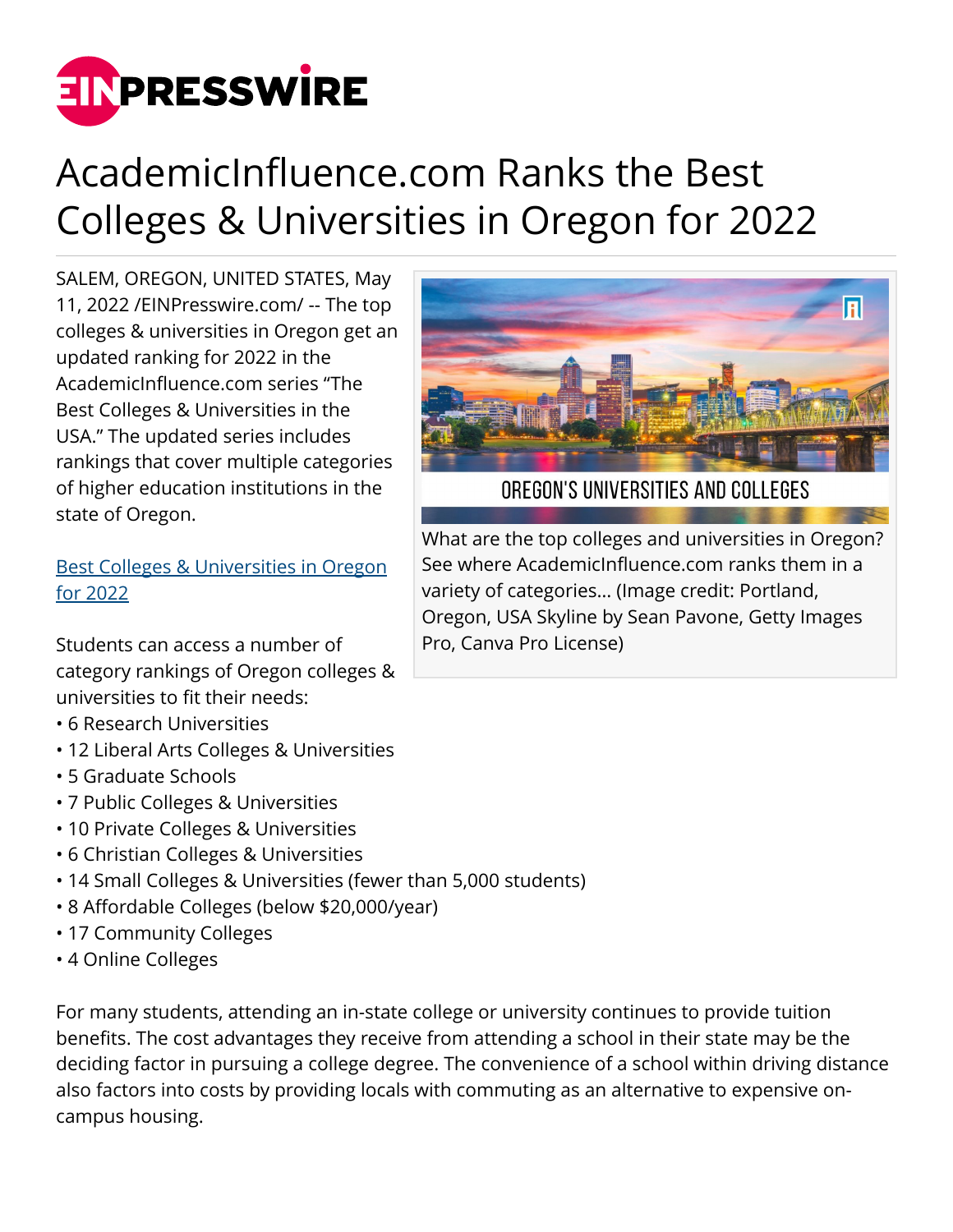"Students today want more value from their college choices, which is why choosing an in-state education continues to be attractive. Rising costs are a staple of daily news stories. We want to shift the focus off expensive out-of-state schools and onto the best in-state schools each state has to offer its students," says Dr. Jed Macosko, academic director of AcademicInfluence.com and professor of physics at Wake Forest University.

Which colleges & universities in Oregon rank among the best overall? (Listed alphabetically)

- Bushnell University (Eugene)
- Corban University (Salem)
- Eastern Oregon University (La Grande)
- George Fox University (Newberg)
- Lewis & Clark College (Portland)
- Linfield University (McMinnville)
- Oregon Institute of Technology (Klamath Falls)
- Oregon State University (Corvallis)
- Pacific University (Forest Grove)
- Portland State University (Portland)
- Reed College (Portland)
- Southern Oregon University (Ashland)
- University of Oregon (Eugene)
- University of Portland (Portland)
- Warner Pacific University (Portland)
- Western Oregon University (Monmouth)
- Willamette University (Salem)

Baseline eligibility for selection: four-year undergraduate degree offerings and full accreditation. Visit the link above to see where these schools rank, along with additional details about each school, as well as rankings of all other Oregon colleges & universities.

In addition to comprehensive Oregon rankings, AcademicInfluence.com also provides students with updated U.S. rankings for colleges & universities:

## [The 50 Best Universities in the United States for 2022](https://academicinfluence.com/go/statehub/usa)

For even greater customization, students can filter results to meet 24 personalized criteria through the [Custom College Rankings at the AcademicInfluence.com site](https://academicinfluence.com/go/statehub/ccr).

Why do the rankings from AcademicInfluence.com outperform those from other ranking sites? The proprietary InfluenceRanking™ Engine—innovative machine-learning technology that measures a school's influence through its students, faculty, staff, and alumni. By analyzing massive data sources such as Wikipedia, Crossref, and Semantic Scholar, the InfluenceRanking Engine creates a map of academic influence that provides students with reliable ranking results.